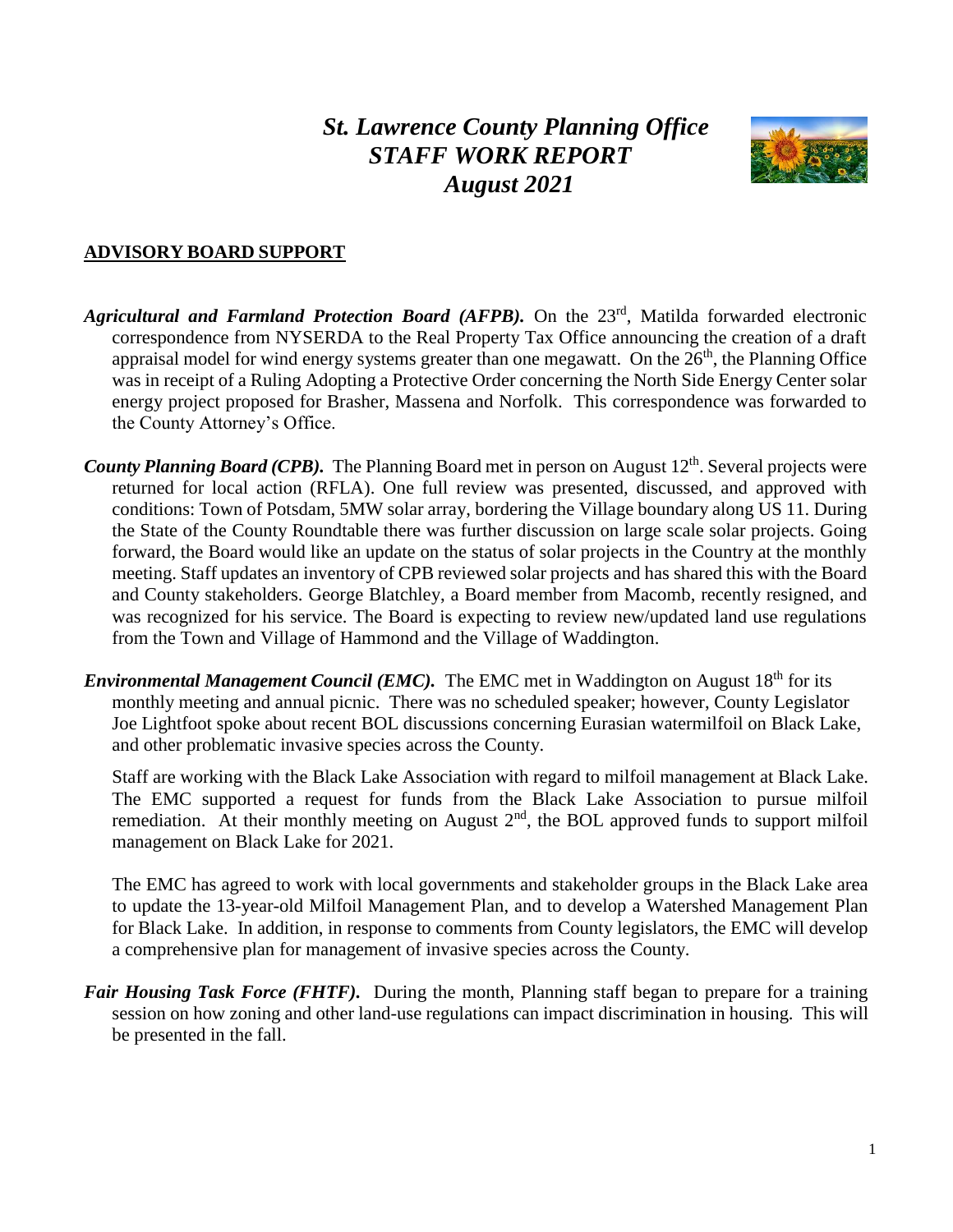#### **BOARD OF LEGISLATORS**

- *Census Data / Redistricting.* On August 12<sup>th</sup>, the Census Bureau released data about population for states, counties, towns, villages and cities. This release was part of the PL94-171 data to be used for redistricting purposes. Planning Office staff were able to compile a table showing population data for the County, the City, towns, villages, and Census Designated Places for 2020; they applied population data from 2010, and computed change over time. Population in the County was shown to have decreased by 3.07%, from 111,944 persons in 2010 to 108,505 persons in 2020. For a copy of the table, please contact the Planning Office.
- *Countywide Broadband Assessment.* Staff are working with DANC and a consultant to assess the deficiencies throughout the County. The assessment has been completed and a final report will be presented to the Board of Legislators in September. Staff is actively evaluating opportunities for infrastructure funding and in discussion with internet service providers and neighboring Counties regarding buildout strategies.

Staff attended a virtual meeting, hosted by DANC and the consultant [\(ECC Technologies\)](https://www.ecctec.com/), on August 19<sup>th</sup> to discuss the recently completed countywide broadband assessment results.

*Jones & Laughlin (J&L) Site.* Staff participated in the DEC technical conference call on August 26<sup>th</sup>.

### **COMMUNITY / ECONOMIC DEVELOPMENT**

*Community Development Block Grants (CDBG).* The Planning Office administers three open grants: the Septic Tank Replacement Assistance Program (STRAP); the 23rd round of the Direct Homeownership Assistance Program, and the third round of its Countywide Housing Rehabilitation Program (CHRP 3).

During August, the Planning Office replied to a monitoring letter from NYS OCR regarding its Septic Tank Replacement Program (STRAP). This grant is complete and will be closed out shortly.

- Also during August, Planning staff worked on an application under the CDBG-CARES program for funding to do additional housing rehabilitation activity.
- *Lead Hazard Abatement Program*. This \$1 million award from the US Department of Housing and Urban Development (HUD) is providing lead-based paint stabilization, or abatement assistance, to low- and moderate-income households throughout the county. In August, the Planning Office reports that 7 units have been completed, and 8 units are in process.

### **GEOGRAPHIC INFORMATION SYSTEM**

*COVID-19 Mapping.* Since March 31, 2020, Dakota and Matilda have prepared daily maps for the County's Public Health Department to track positive, active, and regional cases of COVID-19. Between July 1<sup>st</sup> and August 20<sup>th</sup>, 2021 these maps were published twice a week. The County has since resumed the publication of these maps on a daily basis effective August 23, 2021.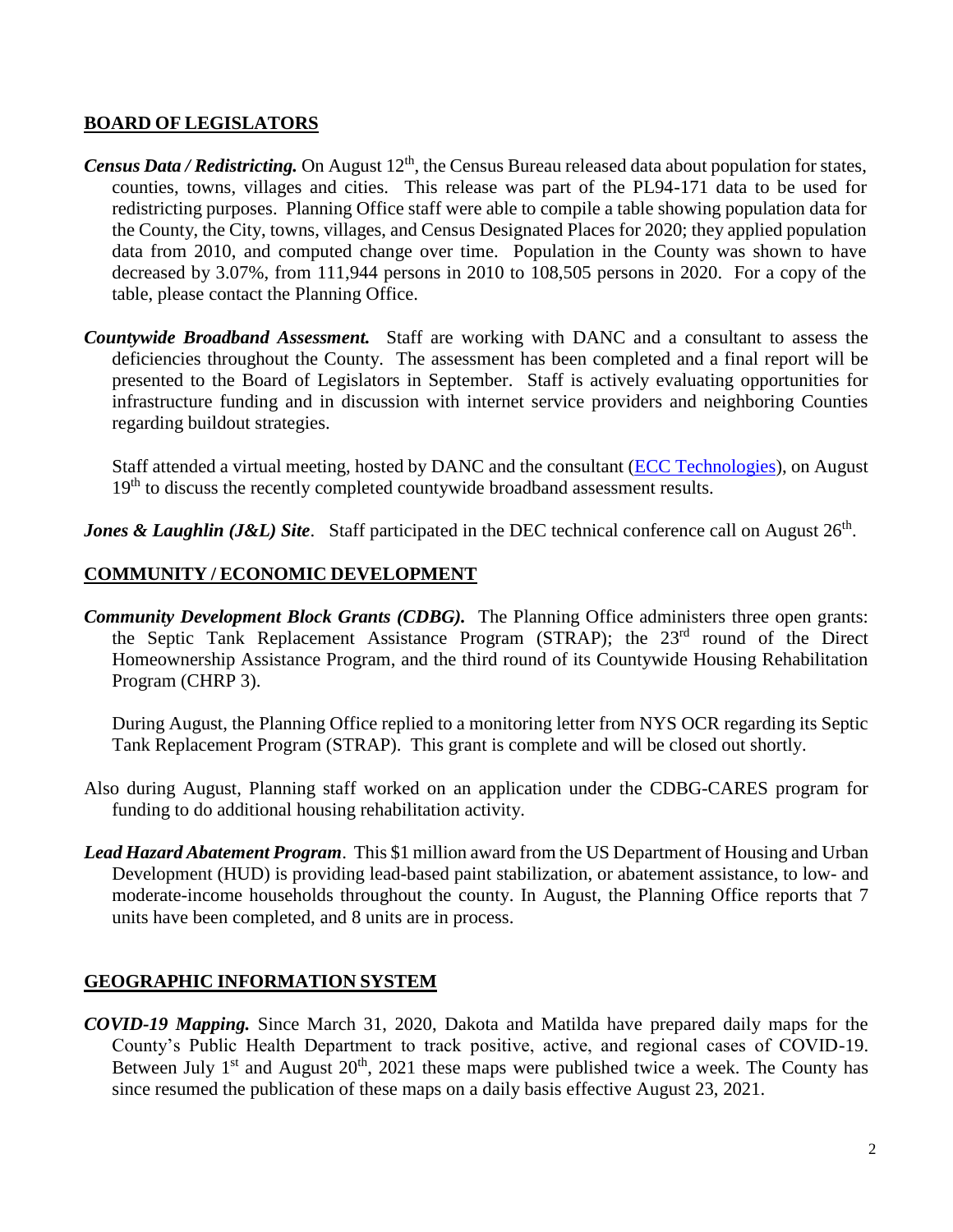### *County Enterprise GIS*.

- <https://gis.stlawco.org/portal/home/index.html>
- GIS Web App: Proposed Solar sites in the County: [https://gis.stlawco.org/portal/apps/View/index.html?appid=6f3d7fb0923448ed90c3385eb0f8a87](https://gis.stlawco.org/portal/apps/View/index.html?appid=6f3d7fb0923448ed90c3385eb0f8a872)2
- GIS Web Map: 2021 Septic Repair Program Waterbodies with 250' Buffer: <https://gis.stlawco.org/portal/home/webmap/viewer.html?webmap=d8a8b0c7e637400a9c269323b7670a19>

*Emergency Management Services.* Staff continue to provide GIS assistance to this department as their GIS workflows evolve.

# **GRANTS**

- *Grants Notice Distribution.* The Grants Notice is distributed to County Department Heads, Legislators, Superintendents of Schools, local municipal officials and approximately 350 additional individuals representing organizations throughout the North Country.
- *Hazard Mitigation Plan, 5-Year Update*. Staff are assisting Emergency Services with the required fiveyear update of the SLC Multi-Jurisdictional All-Hazard Mitigation Plan. Staff participated in a project meeting on August  $12<sup>th</sup>$  and has reached out to those municipalities who have not responded to the consulting team's solicitation for participation.
- *Septic Repair Program.* The County has been awarded \$340,000 to repair or replace deficient septic tanks along specified waterbodies in the County. The program is currently taking in prospective participants.
- *Other*. Staff participated in several Economic Development Administration (EDA) webinars about American Rescue Plan Act (ARPA) programs.

# **PLANNING MATTERS**

- *Chamber of Commerce.* In response to a request from the SLC Chamber of Commerce, Planning staff put together a discussion session on the health of fisheries in the St. Lawrence River.
- *CLEAR.* Staff were not able to participate in the Coastal Lakeshore Ecological and Resiliency (CLEAR) Initiative Steering Committee meeting on August  $25<sup>th</sup>$ . Staff will review CLEAR's "Jefferson – St. Lawrence Community Profile" document, in preparation for a public session to be held in September.

# *Large Scale Solar.*

- **Rich Road Solar:** Staff is collecting publically available informational resources for this project to better understand its impacts.
	- o <https://www.edf-re.com/project/rich-road-solar/>
- **North Side Energy Solar Project.** The application process is proceeding for this project. o <https://www.northsideenergycenter.com/>
- 3